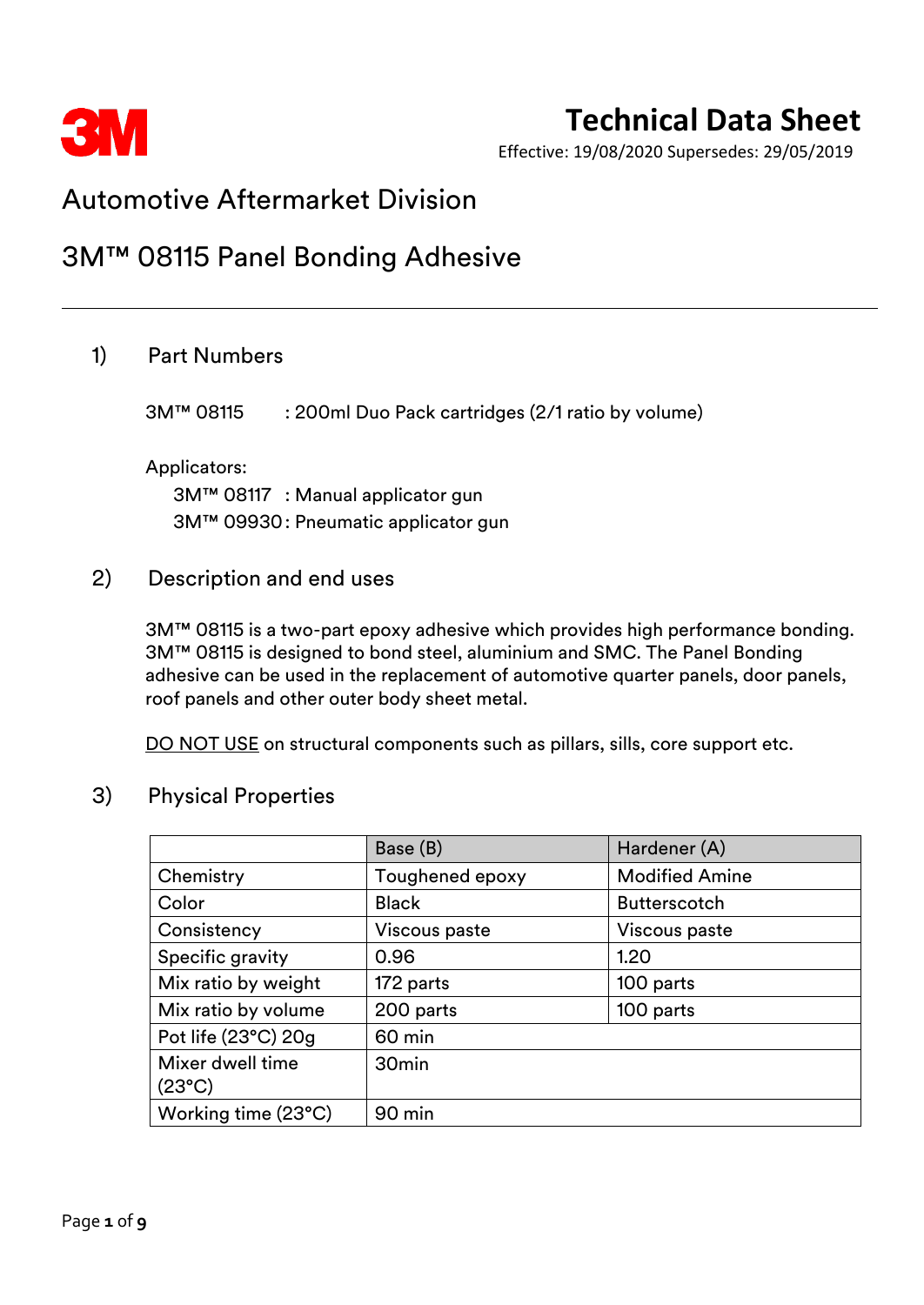

Effective: 19/08/2020 Supersedes: 29/05/2019

## 4) Product Performance

The following product performance data was obtained in the 3M™ laboratory under the conditions specified. The following data show typical results obtained with 3M™ 08115 when applied to properly prepared substrates, cured and tested according to the methods indicated.

### A. Overlap Shear Strength (OLSS)

#### Steel Substrates

| <b>Substrates</b>                 | Overlap Shear Strength (Mpa) |
|-----------------------------------|------------------------------|
| Cold rolled Steel (1.4 mm)        | 27.1(C)                      |
| Cold rolled Steel (0.7mm)         | 16.7(SD)                     |
| Hot Dip Galvanized Steel (0.8 mm) | 16.7(SD)                     |
| Alloyed Galvanized Steel (0.7 mm) | 14.3(SD)                     |

C: Cohesive failure SD: Steel deformation

• Surface preparation : Solvent wipe (MEK/Toluene) Abraded with P80 Solvent wipe (MEK/Toluene)

- Bondline thickness:  $250-300 \mu m$
- Cure cycle : 14 days at 23°C ± 2°C
- Temperature of testing : 23°C ± 2°C
- Joint separation rate : 13mm/min

#### Aluminium Substrate

| Substrate                       | Overlap Shear Strength (MPa) |
|---------------------------------|------------------------------|
| $\vert$ Aluminium 6111 (1.6 mm) | 21.7 <sub>(C)</sub>          |

C: Cohesive failure

• Surface preparation: Abraded with 3M™ Scotch-Brite™ Rivet Cleaning Disc Solvent wiped with General Purpose Adhesive Cleaner 3M™

08984

- Bondline thickness:  $250-300 \mu m$
- Cure cycle : 7 days at 23°C
- Temperature of testing :  $23^{\circ}C \pm 2^{\circ}C$
- Joint separation rate 12.7 mm/min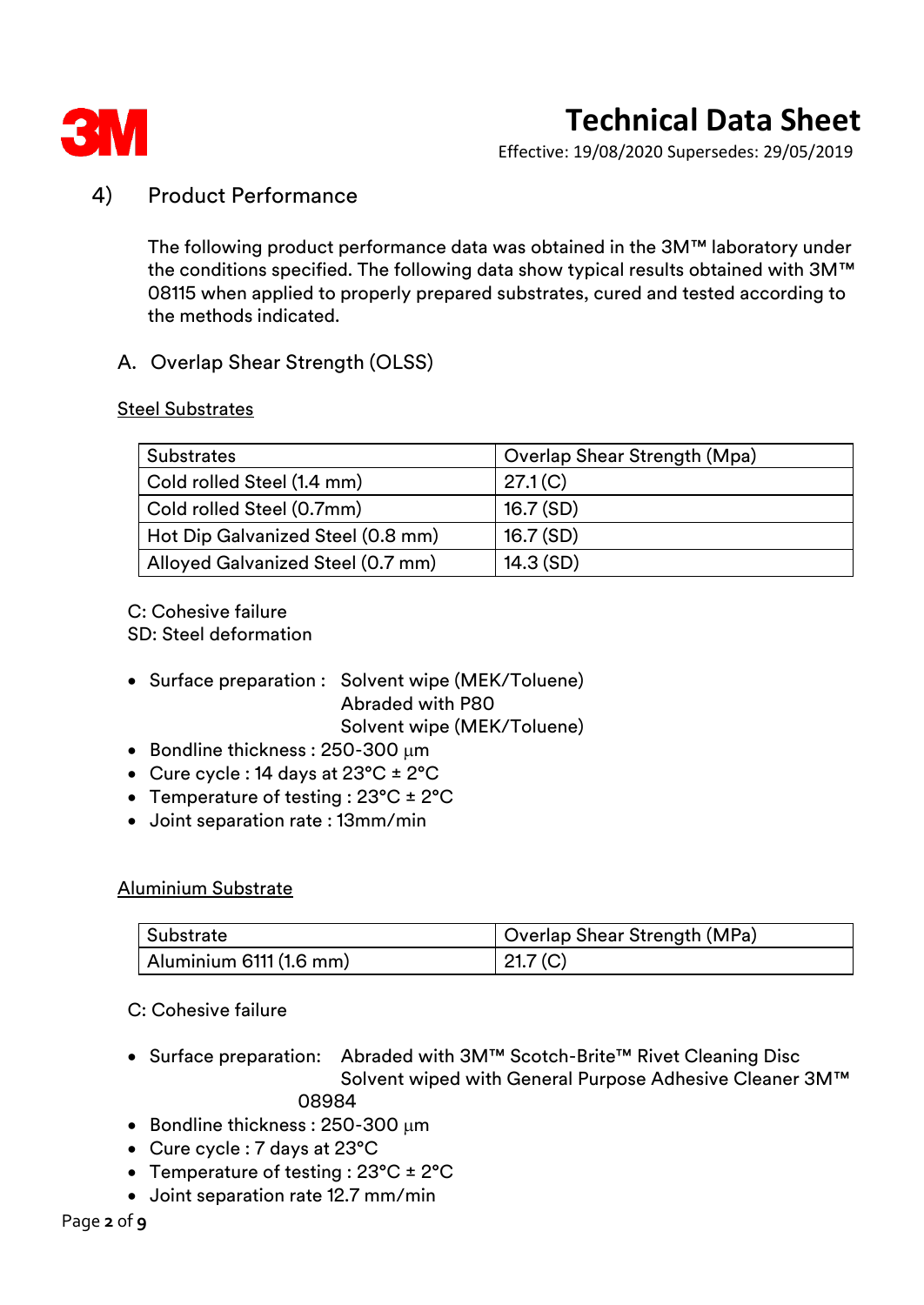

Effective: 19/08/2020 Supersedes: 29/05/2019

Plastics

| <b>Substrates</b> | Overlap Shear Strength (MPa) |
|-------------------|------------------------------|
| Polypropylene     | 2.5(AF)                      |
| <b>ABS</b>        | 4.5(AF)                      |
| <b>SMC</b>        | $6.2(*)$                     |

AF: Adhesive Failure

\*: Delamination of the substrate

- Surface preparation : Sanding (P240), then cleaning with 3M™ 08985 Plastic Part Cleaner
- Bondline thickness: 250-300 um
- Cure cycle : 1 hour at 80°C
- Temperature of testing : 23°C ± 2°C
- Joint separation rate 13 mm/min
- B. Rate of cure Strength build up

The rate of strength build-up was determined by pulling individual specimens left at 23°C.



• Substrate : Cold Rolled Steel (0.7mm)

- Surface preparation : Solvent wipe (MEK/Toluene)
- - Abraded with P80
	- Solvent wipe (MEK/Toluene)
- Temperature of testing : 23°C
- Joint separation rate 13 mm/min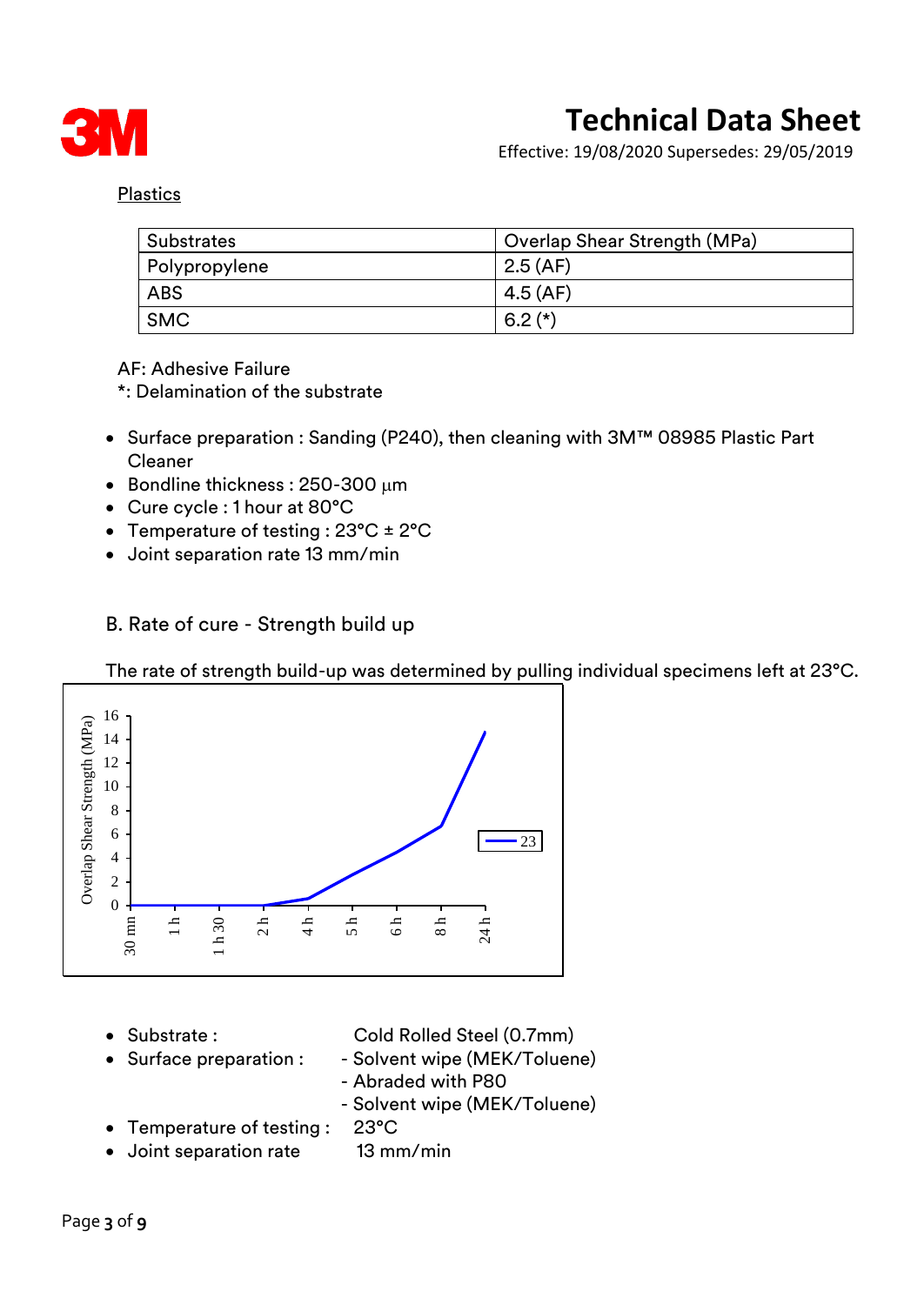

Effective: 19/08/2020 Supersedes: 29/05/2019

## C. T Peel Strength

| <b>Substrates</b>                                | T Peel N/25 mm |
|--------------------------------------------------|----------------|
| $^\text{!}$ Cold RolledSteel (0.7mm) $^\text{!}$ | 136 (CF)       |

#### CF: Cohesive Failure

- Surface preparation : Solvent wipe (MEK/Toluene)
	- Abraded with P80
	- Solvent wipe (MEK/Toluene)
- Bondline thickness:  $250-300 \mu m$
- Cure cycle : 14 days at 23°C
- Temperature of testing : 23°C
	- Joint separation rate 125 mm/min

### D. Influence of Bondline thickness



- 
- Substrates: Steel (0.9 mm and 1.4 mm)
- Surface preparation: Abraded with P50
- - Solvent wipe (08984)
- Curing cycle: 7 days at 23°C
- Joint separation rate: 12.7 mm/min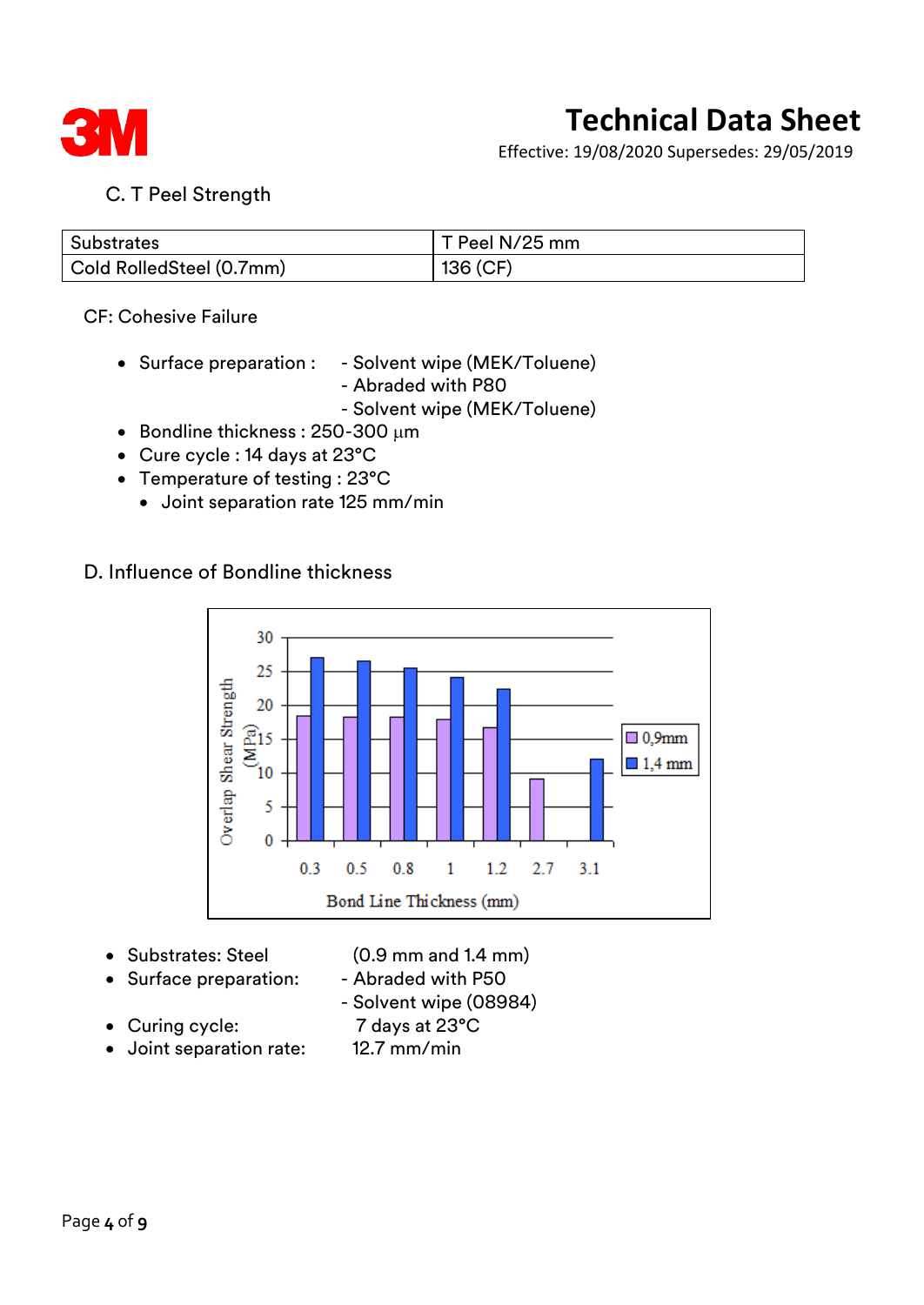

Effective: 19/08/2020 Supersedes: 29/05/2019

## E. Effect of Temperature on Curing

### Overlap Shear Strength (MPa)

|                  | $10^{\circ}$ C | $23^{\circ}$ C | $38^{\circ}$ C | $66^{\circ}$ C | $93^{\circ}$ C |
|------------------|----------------|----------------|----------------|----------------|----------------|
| Cure time        |                |                |                |                |                |
| $10 \text{ min}$ |                |                |                | 1.8            | 21.1           |
| 20 min           |                |                | 0.1            | 10.8           | 25.6           |
| 40 min           |                |                | 0.2            | 22.9           | 26.1           |
| 1 <sub>hr</sub>  |                |                | 1.2            | 24.6           |                |
| 2 <sub>hr</sub>  |                |                | 9.5            | 26.4           |                |
| 4 hr             |                | 0.5            | 19.6           |                |                |
| 5 <sub>hr</sub>  |                | 3.9            |                |                |                |
| 6 hr             |                | 6.0            |                |                |                |
| 8 hr             | 0.2            | 12.1           |                |                |                |
| 16 hr            | 4.1            | 20.1           |                |                |                |
| 1 day            | 9.7            | 22.6           |                |                |                |
| 7 days           | 19.1           | 27.1           |                |                |                |



- Substrate : Steel (1.4mm)
- Surface preparation : Abraded with P50

- Solvent wipe (08984)

- Temperature of testing : 23°C
- Joint separation rate 12.7 mm/min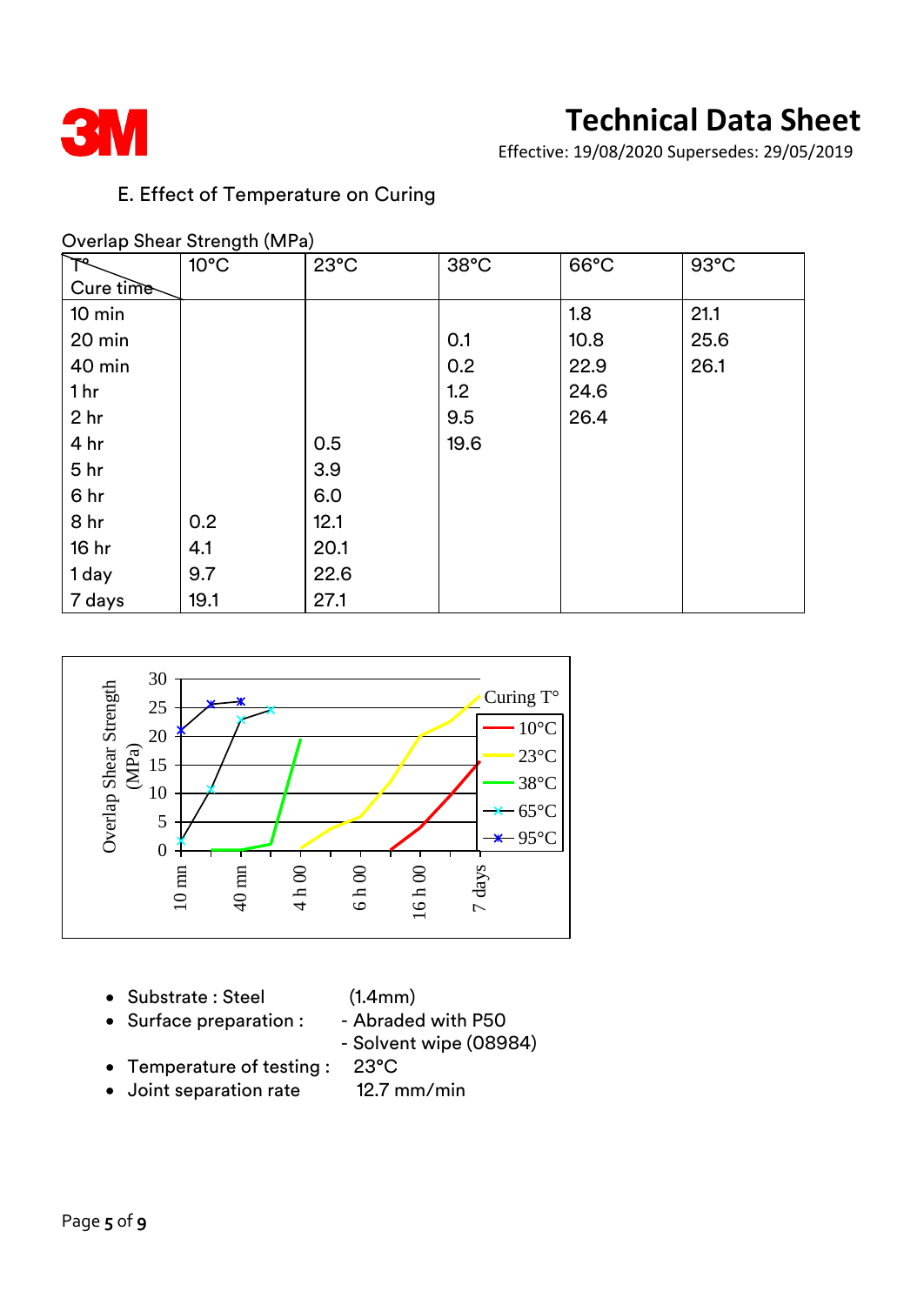

Effective: 19/08/2020 Supersedes: 29/05/2019

## 5) Directions for Use

1. Remove all paint, rust and contaminants from surfaces to be bonded using a 3M™ 36 or 50 grit abrasive disc or a 3M™ Clean N Strip™ roll to bare metal.

When using new part, remove from the surface to be bonded, all pre-treatment to bare metal.

- 2. Straighten all metal, clamp part in place and check for fit and alignment.
- 3. Clean all the areas to be bonded with general purpose 3M™ Adhesive Cleaner 08984.
- 4. Place adhesive cartridge in applicator gun.
- 5. Unscrew the cap from the cartridge and dispense enough adhesive to check if both parts emerge.
- 6. Cut off the top of mixing nozzle to provide desired bead size.
- 7. Attach and lock the mixing nozzle to adhesive cartridge.
- 8. Apply adhesive to all areas to be bonded (all bare metal surfaces). Using a plastic spreader, tool out the adhesive to provide a base ("primer coat") for an additional adhesive bead and to ensure corrosion protection. It is important to completely cover all bare metal surface.
- 9. Apply an additional adhesive bead to either the replacement panel or the inner structure.

Quarter panels: Adhesive should be applied to the lower edge, the wheel opening, the door jamb areas of the quarter and at the factory seam of the C pillar. The rear vertical portion of the quarter should be welded, as well as the C pillar if you have butt joints.



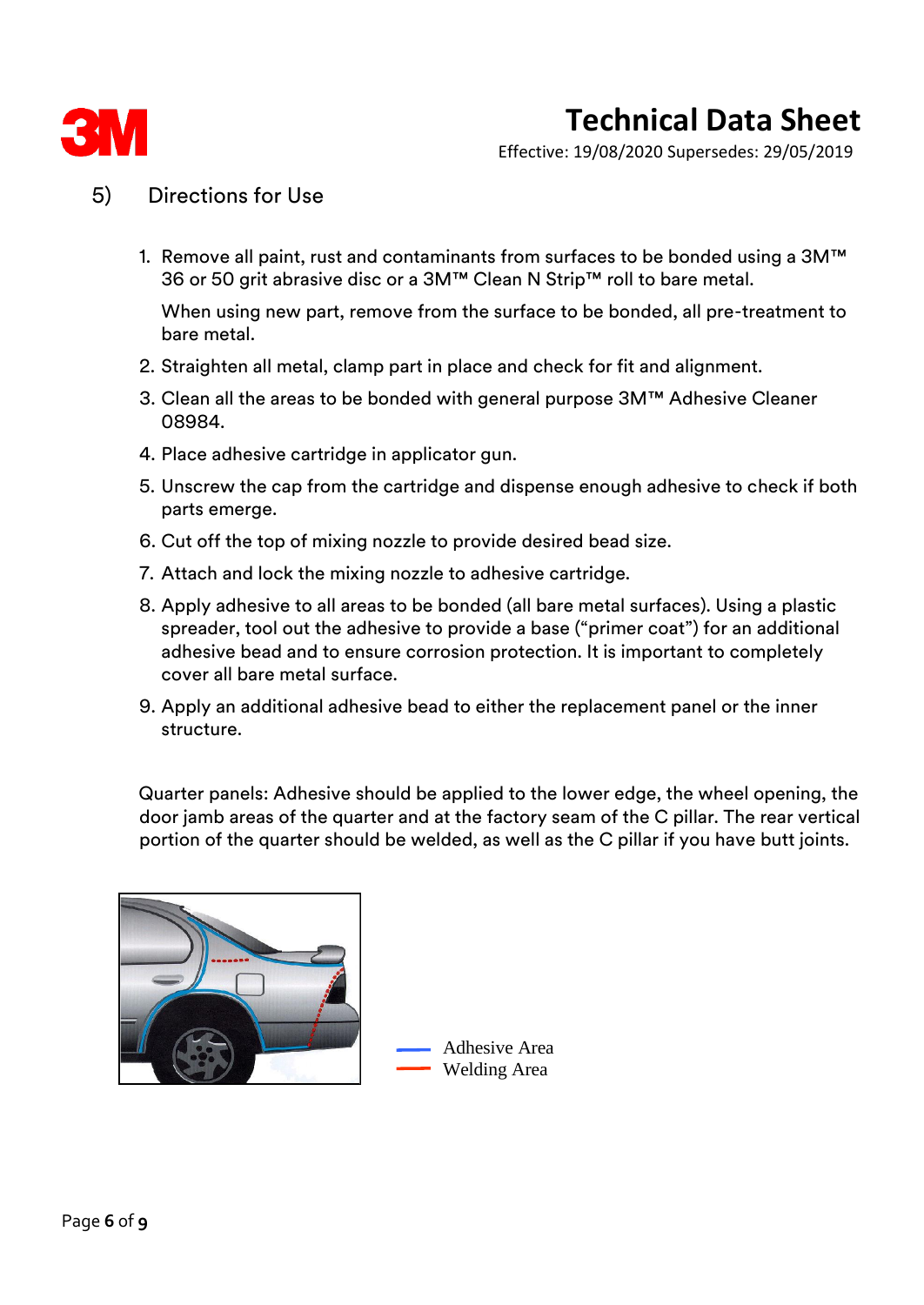

Effective: 19/08/2020 Supersedes: 29/05/2019

Roof panels: Adhesive should be applied around the perimeter of the roof panel. Apply 3M™ urethane seam sealer (08684, 08689, 08694, 08782, 08787, 08789) to the roof centre support.



Door skins: Adhesive should be applied to the hem flange area. Apply spots of 3M™ urethane seam sealer (08684, 08689, 08694, 08782, 08787, 08789) at the side protection bar, if needed.

All areas to be welded should be sprayed with 3M™ 05913 coating to provide corrosion protection. Do not apply adhesive to these areas.

- 10.Clamp the panel in its proper position.
- 11. Tool any adhesive "squeezed out" to seal the outside of the seam all along the bonded edge of the panel.
- 12.Weld appropriate areas (see specific panels after step 9). You may weld as soon as the panel is in place and fixture.

*Caution: The adhesive is combustible. Keep any welding a minimum of five centimetres from the adhesive. As with any welding operation, keep the appropriate fire extinguisher within reach, and be alert to any smoke or flame to be present.*

- 13. Spray the inside of the quarter and welded seams with 3M™ cavity waxes (08911 or 08901).
- 14. Clamps may be removed after 4 hours at 23°C. Part will need to remain clamped longer if temperature is below 23°C and/or if there is any tension on the part. Cure time may be accelerated by applying heat with heat gun or lamps (Do not exceed 120°C at 45 minutes).

Allow 24 hours before returning vehicle to service.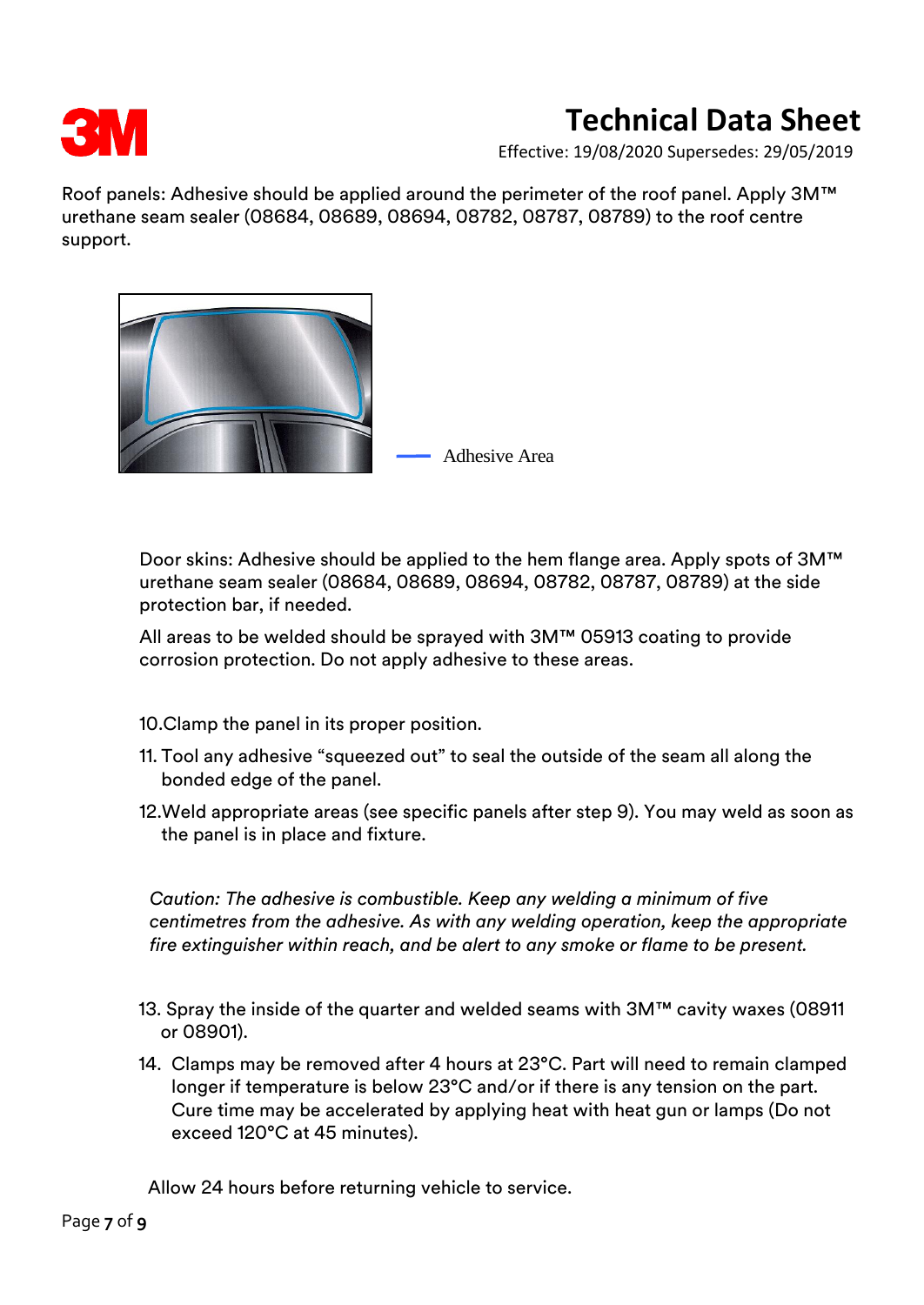

Effective: 19/08/2020 Supersedes: 29/05/2019

### 6) Storage

Cool dry place. Best results are obtained when material is stored and applied at room temperature, 15 to 30°C. Shelf Life: 24 months from date of manufacture under normal storage conditions. Refer to "Best Before Date" and "Lot Number" on the cartridges.

## 7) Safety

Please refer to the Material Safety Data Sheet or contact your local 3M Toxicological Department.

3M™ 08115 Panel Bonding Adhesive is designed FOR PROFESSIONAL INDUSTRIAL USE ONLY.

### 8) Disclaimer

All statements, technical information and recommendations are based on tests we believe to be reliable as at the date of hereof, but the accuracy or completeness thereof is not guaranteed. Please ensure before using the product that it is suitable for your intended use. Since the conditions and methods of use of the product and of the information referred to herein are beyond our control, other than for fraudulent misrepresentation, 3M expressly disclaims any and all liability as to any results obtained or arising from any use of the product or reliance on such information